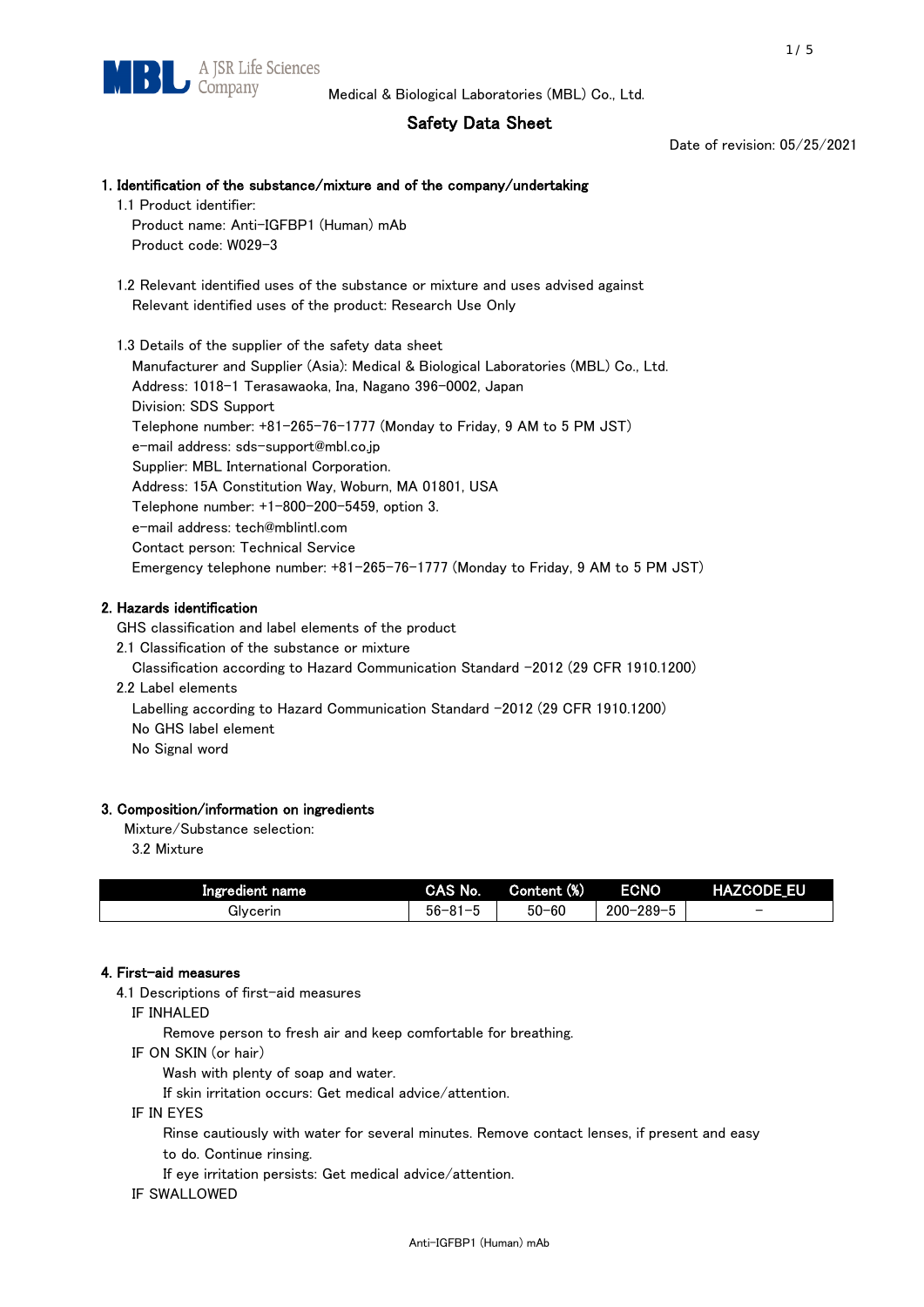Rinse mouth.

#### 5. Fire-fighting measures

#### 5.1 Extinguishing media

Suitable extinguishing media

- Use appropriate extinguishing media suitable for surrounding facilities.
- Unsuitable extinguishing media

Unsuitable extinguishing media data is not available.

5.2 Specific hazards arising from the substance or mixture

Specific hazards arising from the substance or mixture is not available.

5.3 Advice for firefighters

Specific fire-fighting measures

Evacuate non-essential personnel to safe area.

#### 6. Accidental release measures

 6.1 Personnel precautions, protective equipment and emergency procedures Wear proper protective equipment.

6.2 Environmental precautions

Prevent spills from entering sewers, watercourses or low areas.

6.3 Methods and materials for containment and cleaning up

 Absorb spill with inert material (dry sand, earth, et al), then place in a chemical waste container.

6.4 Reference to other sections

Refer to section 13

#### 7. Handling and storage

 7.1 Precautions for safe handling Preventive measures (Safety treatments) Avoid contact with skin. Avoid contact with eyes. Safety measures data is not available. Any incompatibilities data is not available. Advice on general occupational hygiene Do not get in eyes, on skin, or on clothing. Do not eat, drink or smoke when using this product. Wash hands thoroughly after handling. 7.2 Storage Conditions for safe storage Keep container tightly closed.

Keep cool. Protect from sunlight.

Container and packaging materials for safe handling data is not available.

7.3 Specific end use(s)

Research use only.

#### 8. Exposure controls/personal protection

 8.1 Control parameters Adopted value Adopted value in ACGIH is not available. OSHA-PEL (Glycerin)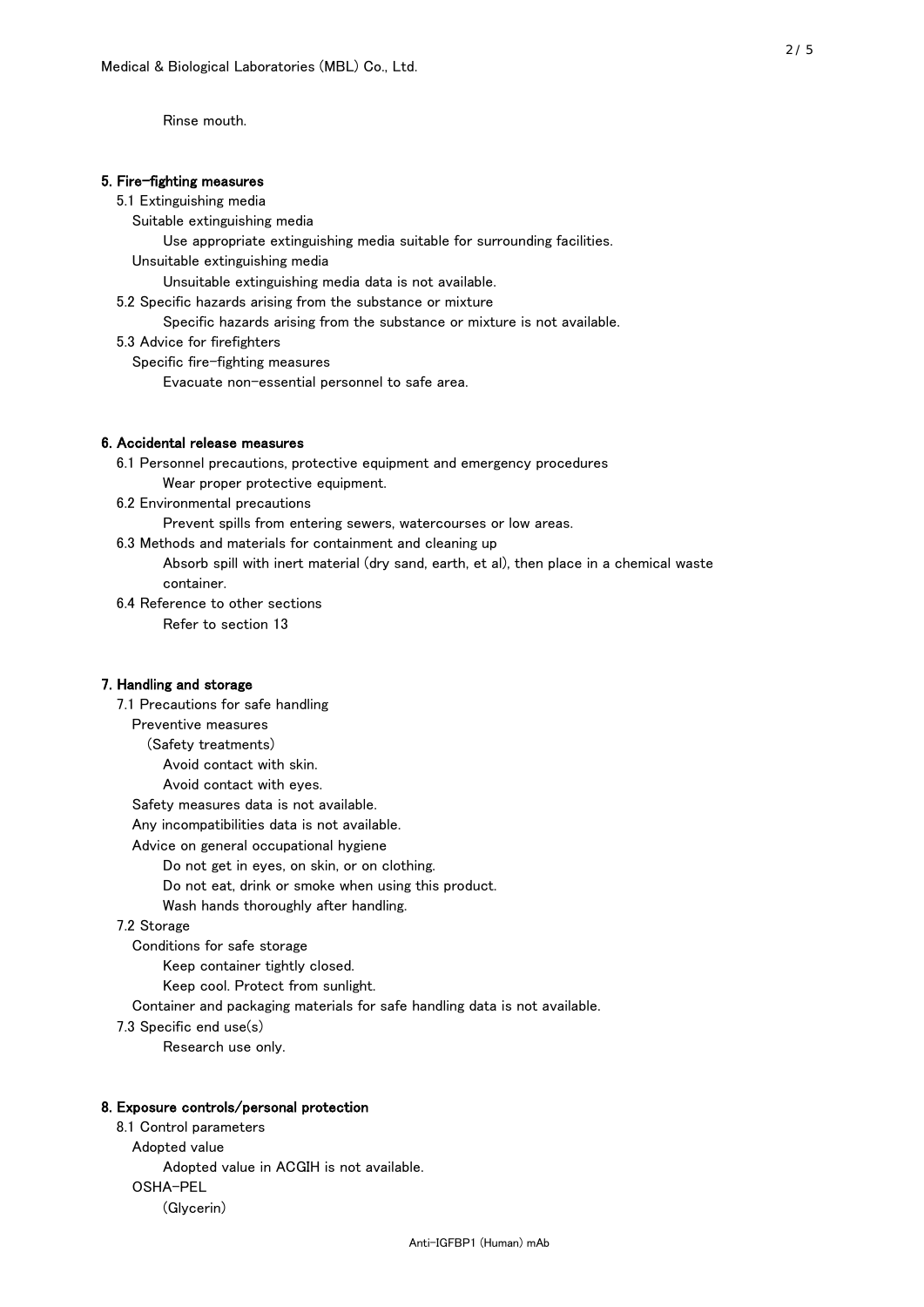TWA: 15mg/m3 (Total dust) TWA: 5mg/m3 (Respirable fraction) NIOSH-REL (Glycerin) See Appendix D 8.2 Exposure controls Appropriate engineering controls Do not use in areas without adequate ventilation. Washing facilities should be available. Individual protection measures Hand protection Wear protective gloves. Eye protection Wear eye/face protection. Skin and body protection Wear protective clothing.

#### 9. Physical and Chemical Properties

 9.1 Information on basic physical and chemical properties Physical state: Liquid Color: Colorless Odor data is not available. Melting point/Freezing point data is not available. Boiling point or initial boiling point data is not available. Flammability (gases, liquids and solids) data is not available. Lower and upper explosion limit/flammability limit data is not available. Flash point data is not available. Auto-ignition temperature data is not available. Decomposition temperature data is not available. pH: Neutral Kinematic viscosity data is not available. Solubility: Water solubility: miscible Solubility in solvent data is not available. n-Octanol/water partition coefficient data is not available. Vapor pressure data is not available. Density and/or relative density data is not available. Oxidising properties data is not available. No Particle characteristics data is not available. 9.2 Other information Other information is not available. 10. Stability and Reactivity 10.1 Reactivity Reactivity data is not available. 10.2 Chemical stability Stable under normal storage/handling conditions. 10.3 Possibility of hazardous reactions

Possibility of hazardous reactions data is not available.

#### 10.4 Conditions to avoid

Conditions to avoid data is not available.

#### 10.5 Incompatible materials

Incompatible materials data is not available.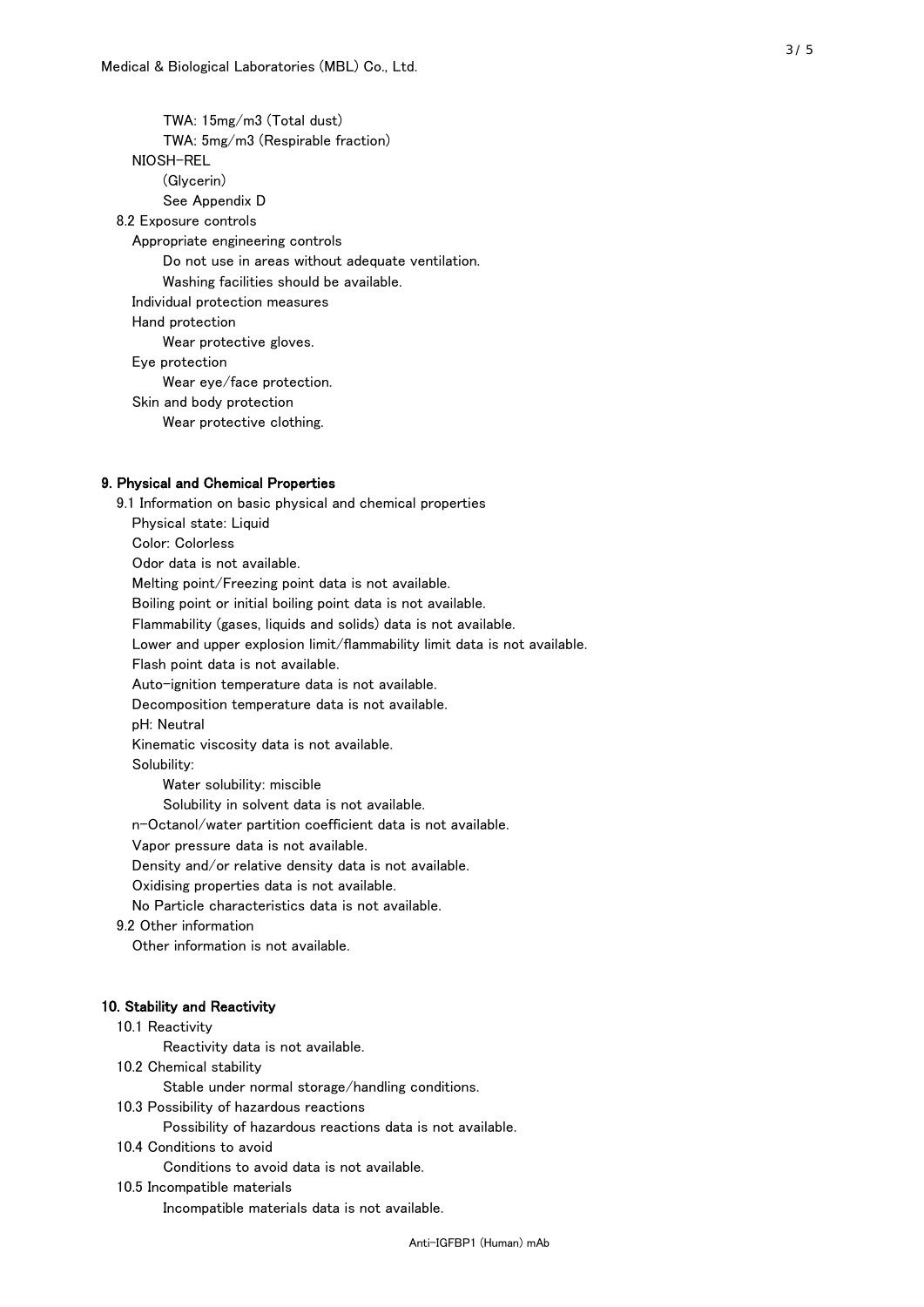10.6 Hazardous decomposition products Hazardous decomposition products data is not available.

#### 11. Toxicological Information

 11.1 Information on toxicological effects Acute toxicity data is not available. Irritant properties Skin corrosion/irritation data is not available. Serious eye damage/irritation data is not available. Allergenic and sensitizing effects data is not available. Mutagenic effects data is not available. Carcinogenic effects data is not available. Teratogenic effects data is not available. Reproductive toxicity data is not available. STOT

STOT-single exposure data is not available.

STOT-repeated exposure data is not available.

Aspiration hazard data is not available.

#### 12. Ecological Information

12.1 Ecotoxicity

Ecotoxicity data is not available.

Water solubility

(Glycerin)

miscible (ICSC, 2006)

12.2 Persistence and degradability

Persistence and degradability data is not available.

12.3 Bioaccumulative potential

(Glycerin)

log Pow=-1.76 (ICSC, 2006)

12.4 Mobility in soil

Mobility in soil data is not available.

12.7 Other adverse effects

Ozone depleting chemical data is not available.

#### 13. Disposal considerations

 Description of waste residues and information on their safe handling and methods of disposal, including the disposal of any contaminated packaging

13.1 Waste treatment methods

Dispose of contents/container in accordance with local/national regulation.

Contaminated packing

Dispose of container after using the contents completely.

#### 14. Transport Information

 UN No., UN CLASS 14.1 UN No. or ID No.: Not applicable Not applicable to IMDG Code Not applicable to IATA Dangerous Goods Regulations

 14.5 Environmental hazards MARPOL Annex III - Prevention of pollution by harmful substances Marine pollutants (yes/no): no